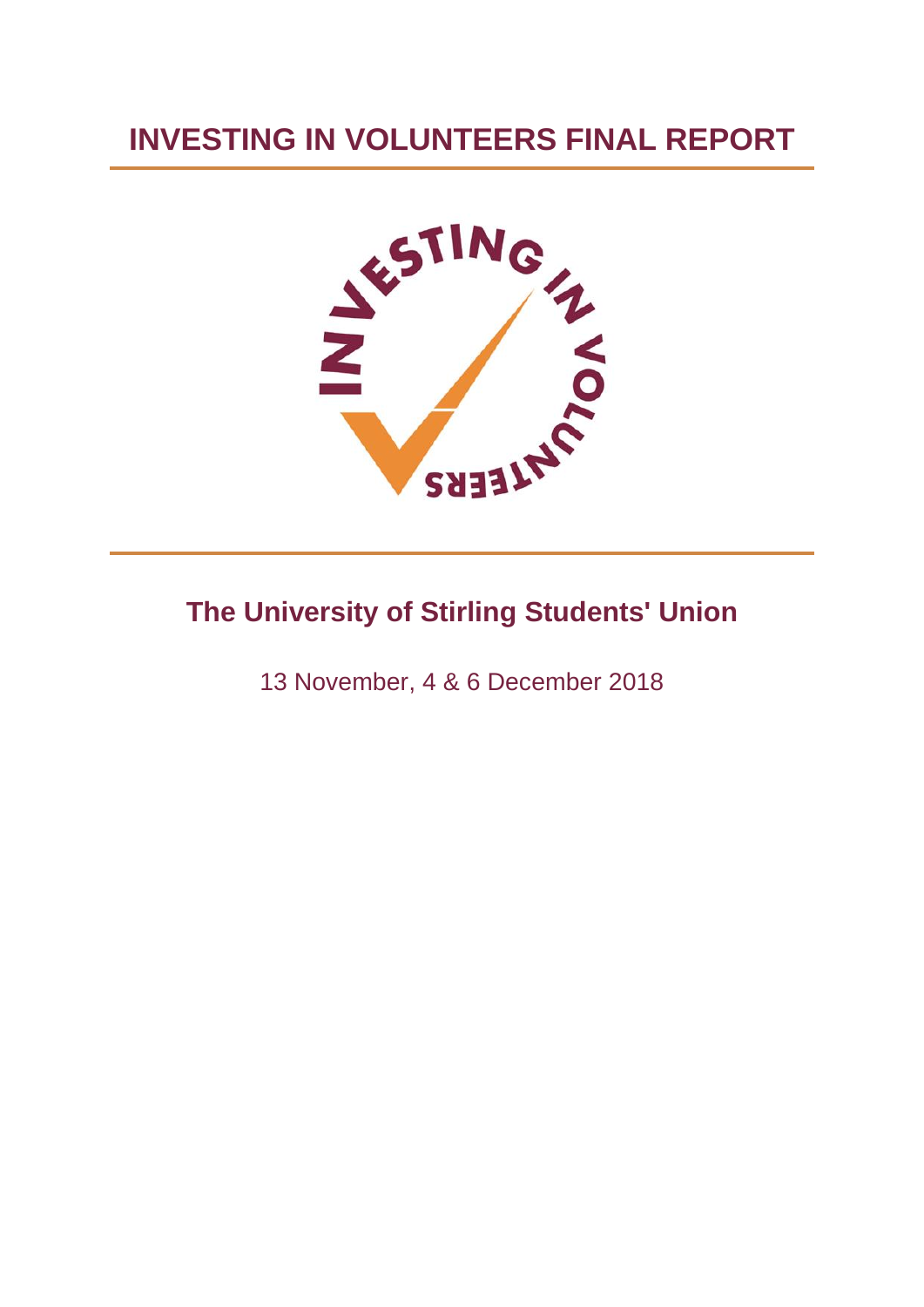# <span id="page-1-0"></span>**CONTENTS**

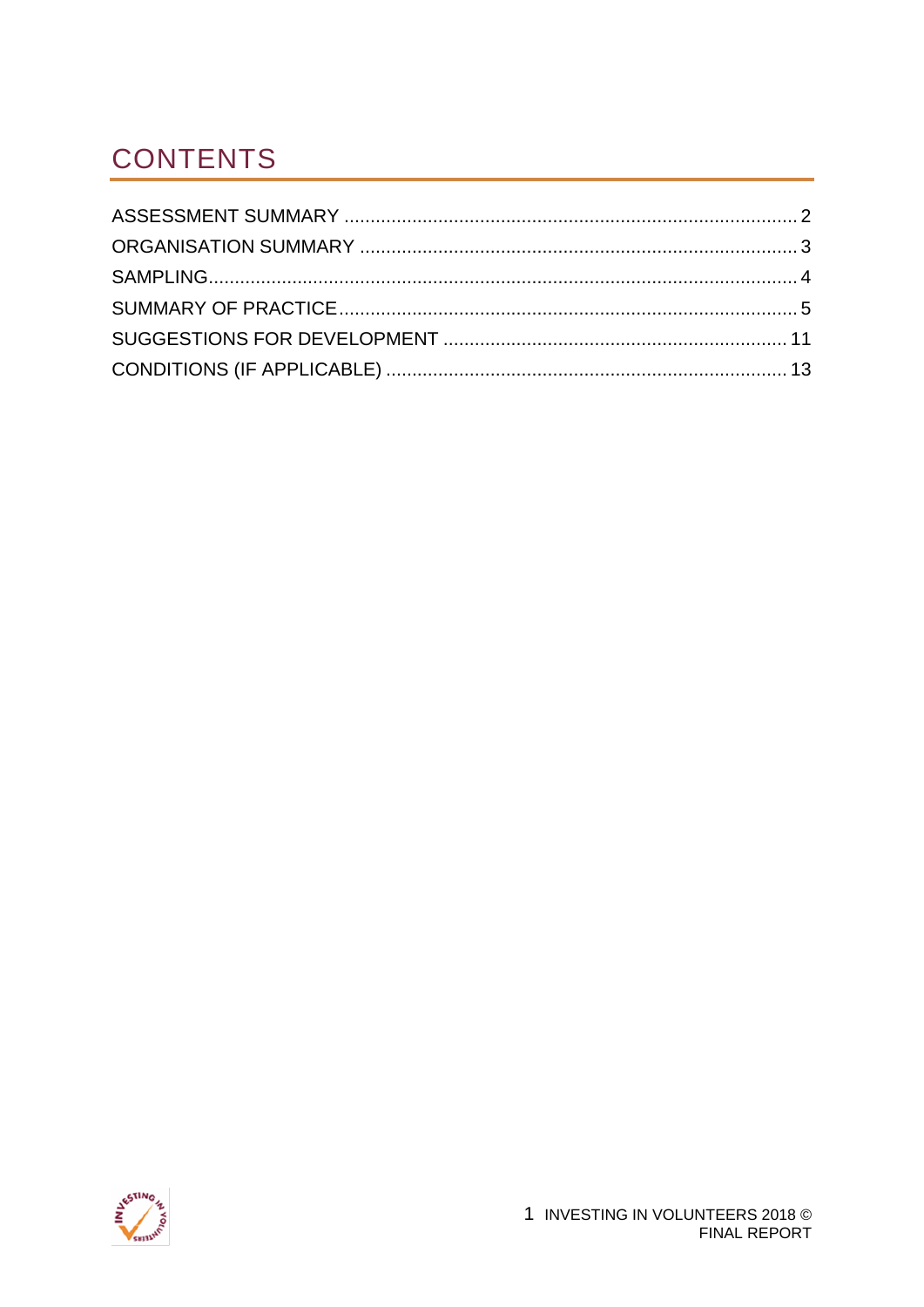### <span id="page-2-0"></span>[ASSESSMENT SUMMARY](#page-1-0)

| <b>IIV HOST ORGANISATION:</b>  | <b>Volunteering Scotland</b> |
|--------------------------------|------------------------------|
|                                |                              |
| ASSESSOR:                      | <b>Ruth Martin</b>           |
| <b>NAME OF LEAD ASSESSOR:</b>  | Zoe MacGregor                |
| <b>1ST ASSESSMENT/RENEWAL:</b> | 2nd Renewal                  |
| <b>ASSESSMENT OUTCOME:</b>     | Met                          |
|                                |                              |

CONDITIONS IF ANY:

| DATE CONDITIONS MET:       |  |
|----------------------------|--|
| FINAL ASSESSMENT DECISION: |  |

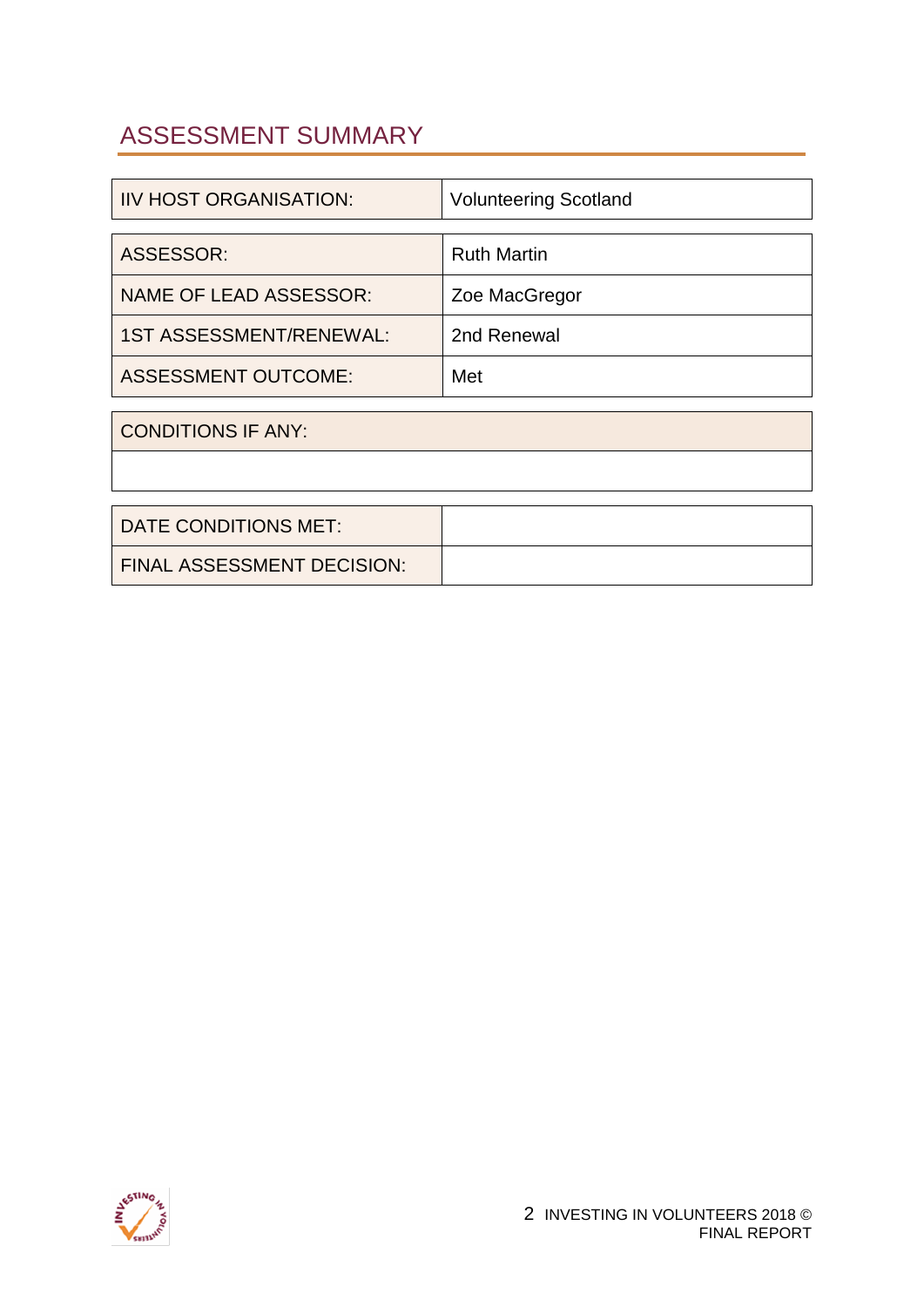### <span id="page-3-0"></span>[ORGANISATION SUMMARY](#page-1-0)

The University of Stirling Students' Union, thereafter referred to as the Students' Union is based within the University of Stirling campus, but is a separate organisation of the University itself. The Students' Union is there to "Make Students' Lives Better'.

Through consultation, active campaigning and lobbying decision-makers, the Students' Union fights to improve students' experiences and opportunities whilst at University, after graduation and for those students still to come. The Students' Union operates day to day to provide support, advice and facilities with students in mind. This is done through the collaborative work of a team of elected officers and Union staff.

As well as elected student representatives, the Students' Union also employs a number of key staff who provide continuity and experience in operational management and administration of the Union.

The Students' Union offers a wide variety of volunteering opportunities across key areas including sports committees, sports coaching, clubs and societies, committees and class representative. These roles are not directly managed by staff in the Students' Union; the clubs and societies remain autonomous and are therefore not included with this IiV assessment.

The substantive roles within the Students' Union that have been considered within the IiV renewal process fall into four teams: Freshers Team (F Team - supporting new students), STEER Team (Mentor scheme for new students), Environmental Project (this includes a garden, Fair Share and second hand shop) and the volunteer Executive Officers.

Since the last assessment the post-holder of the Activities & Volunteer Coordinator has changed. The previous post-holder moved to another post within the organisation. A previous volunteer has been appointed to Environmental Projects Assistant within the Students' Union.

The current and previous Activities & Volunteer Coordinator have held a strong presence within the Third Sector and have attended courses and conferences organised by Volunteer Scotland, the local Third Sector Interface and other organisations which has kept them up to date with changing and evolving volunteer practices and policies.

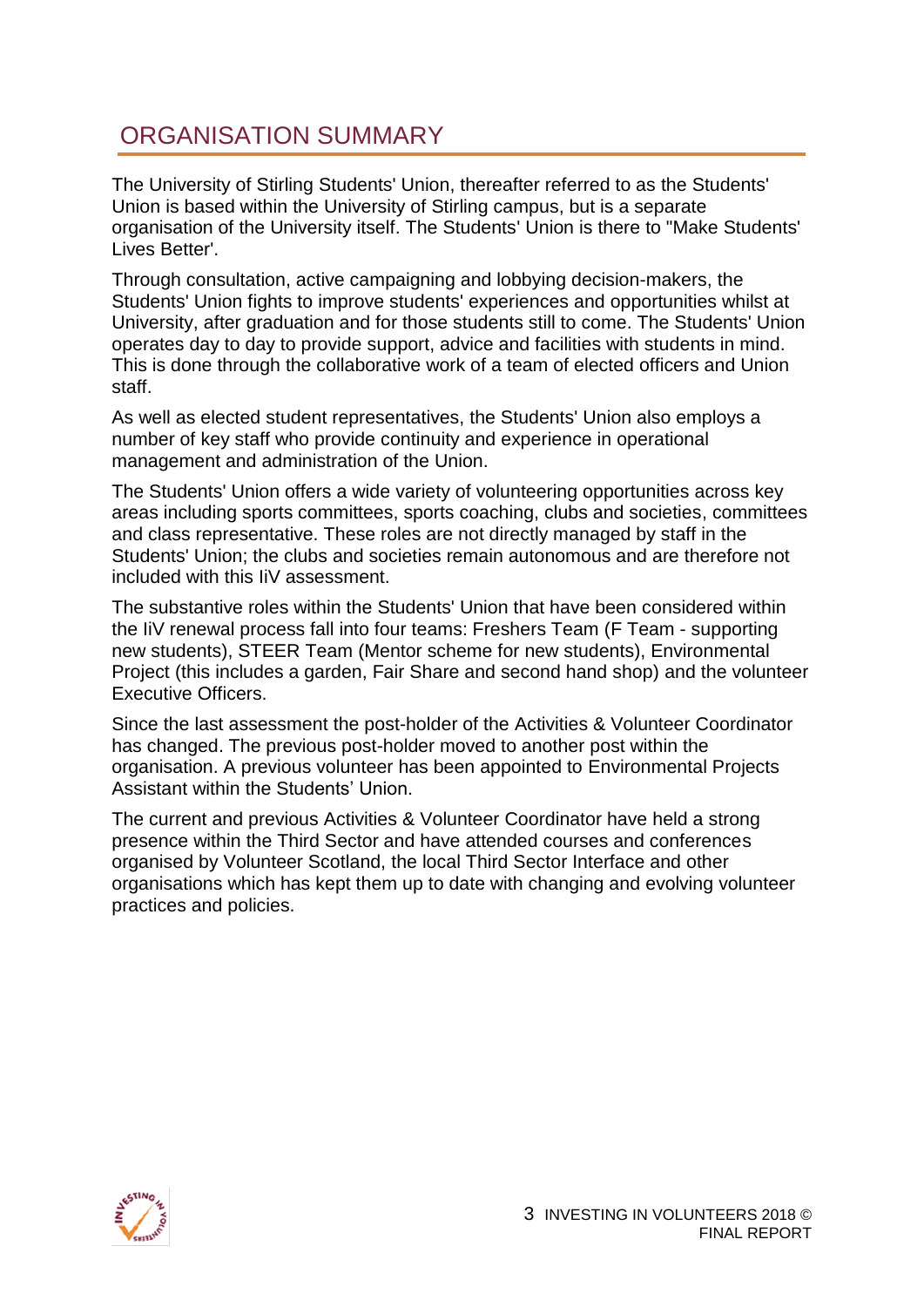#### <span id="page-4-0"></span>SAMPLING RATIONALE:

The Students' Union have a total of 76 volunteers, based at one location. Due to the nature of the student population, the majority of volunteers fall into the 18-25 year old category, and have volunteered for under five years. A mix of gender was selected along with a mix of roles.

Three members of staff were selected, one with responsibility for managing the volunteer programme, one who has responsibilities for volunteers and one who has worked with the organisation for approximately 25 years. Two Trustees were also selected at assessment stage.

| NUMBER OF SITES, BRANCHES, LOCATIONS: |  |
|---------------------------------------|--|
| NUMBER INCLUDED IN INTERVIEW SAMPLE:  |  |

| NUMBER OF VOLUNTEERS: | 76    |
|-----------------------|-------|
| NUMBER INTERVIEWED:   | 20    |
| NUMBER AS % OF TOTAL: | 26.3% |

| <b>NUMBER OF VOLUNTEER ROLES:</b>     | 4    |
|---------------------------------------|------|
| NUMBER OF ROLES SAMPLED BY INTERVIEW: | 4    |
| <b>NUMBER AS % OF TOTAL:</b>          | 100% |
|                                       |      |
| <b>NUMBER OF STAFF:</b>               | 17   |
| <b>NUMBER INTERVIEWED:</b>            | 3    |
| WERE TRUSTEES INTERVIEWED?            | Yes  |

WRITTEN EVIDENCE:

Provided with the self-assessment were:

The Big Plan 2018 - 21, Volunteer Policy and Discipline Code.

Reviewed as part of the assessment:

Equality, Diversity and Inclusion Policy (E,D & I Policy), STEER role description,

F Team role description, Complaints Procedure, Students' Union Webpage,

Impact Reports 2016-17 and 2017-18, Strategic Plan 2018 - 21.

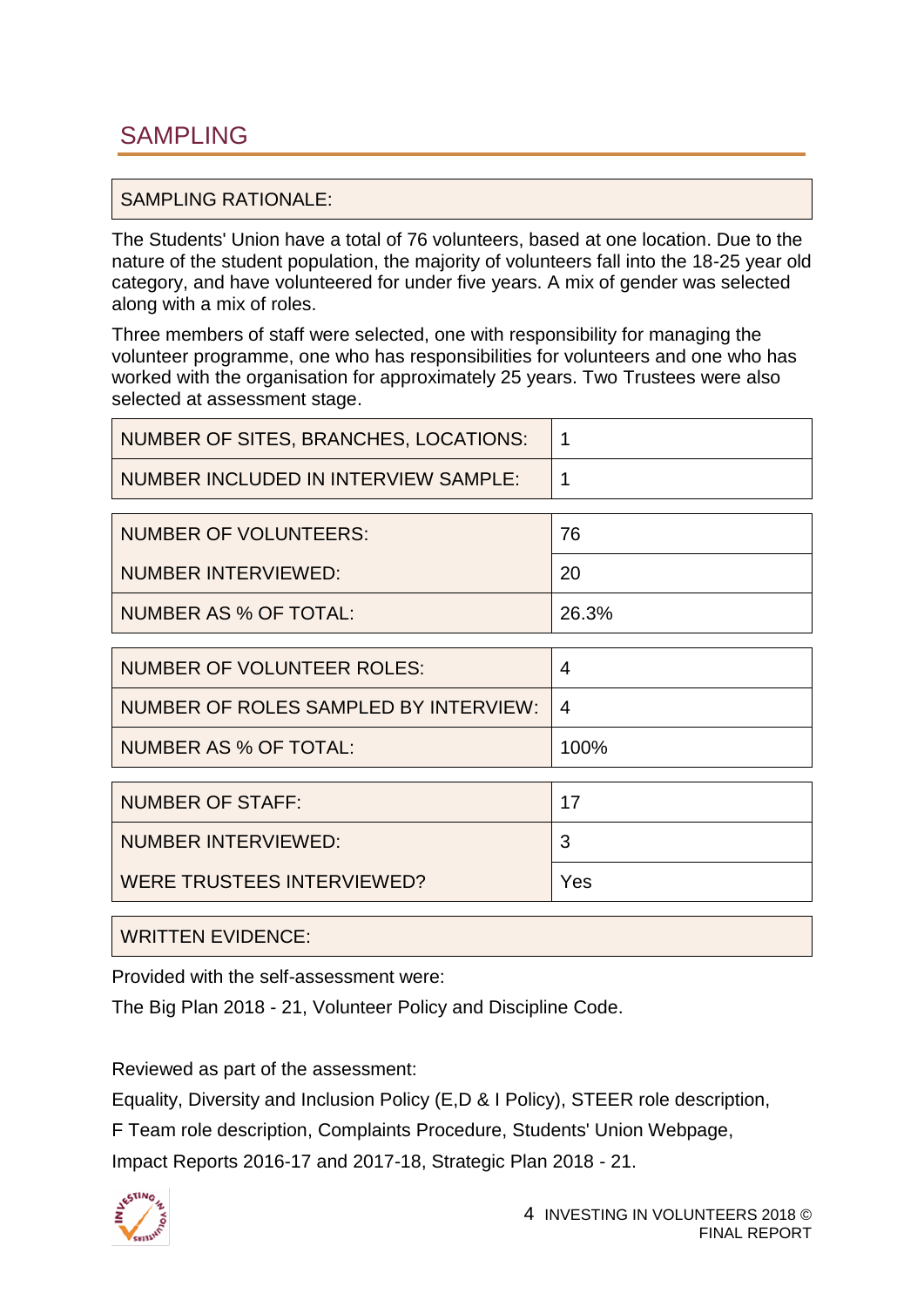### <span id="page-5-0"></span>[SUMMARY OF PRACTICE](#page-1-0)

#### **INDICATOR 1**

There is an expressed commitment to the involvement of volunteers, and recognition throughout the organisation that volunteering is a two-way process which benefits volunteers and the organisation.

The organisation has a Volunteer Policy, and this is widely known by the volunteers interviewed. Each volunteer will receive a copy of the volunteer policy when recruited. The Volunteer Policy was last reviewed 3 years ago. The Assessor suggests creating a programme of policy reviews to ensure there is a clear cycle. The Volunteer Policy outlines volunteers' rights and responsibilities and those of the Students' Union, including reference to the organisation's equal opportunities policy and expectations for the volunteer experience such as personal development, support, recognition and reimbursement of expenses. The Students' Union website includes copies of the organisation's policies, including the Volunteer Policy. Volunteers were able to confirm that information was accessible on the website and they were able to access this information.

Many of the volunteers stated that they were "volunteering to enhance their CV". The Students' Union is very much aware of this motivation and underpins some of the work the organisation does to "Make Students' Lives Better". One volunteer really values her volunteering opportunity as she "wouldn't leave the house at times if she wasn't doing it".

Policies are not generally volunteer specific, but they are included in the wider policies, but this is due to the organisation of the Students' Union and all volunteers are members of the Students' Union. A number of policies are available on the Students' Union website.

Staff were aware of the impact that volunteers have on the increased capacity that the Students' Union can provide. Without volunteer input during Freshers' Week, the programme would be much smaller, as they "would not survive without them, ready to go each morning". One staff member sees volunteers a part of a "collaborative staff team". One staff member confirmed that the Students' Union does continually review their volunteer programme as it "helps us to look and what we are doing...are we doing it the best way?"

#### **INDICATOR 2**

The organisation commits appropriate resources to working with all volunteers, such as money, management, staff time and materials.

There is a Volunteer and Activities post, although the current post-holder has been in post less than a year, they have undertaken appropriate training and participate in local networking activities, two members of the Students' Union staff have completed

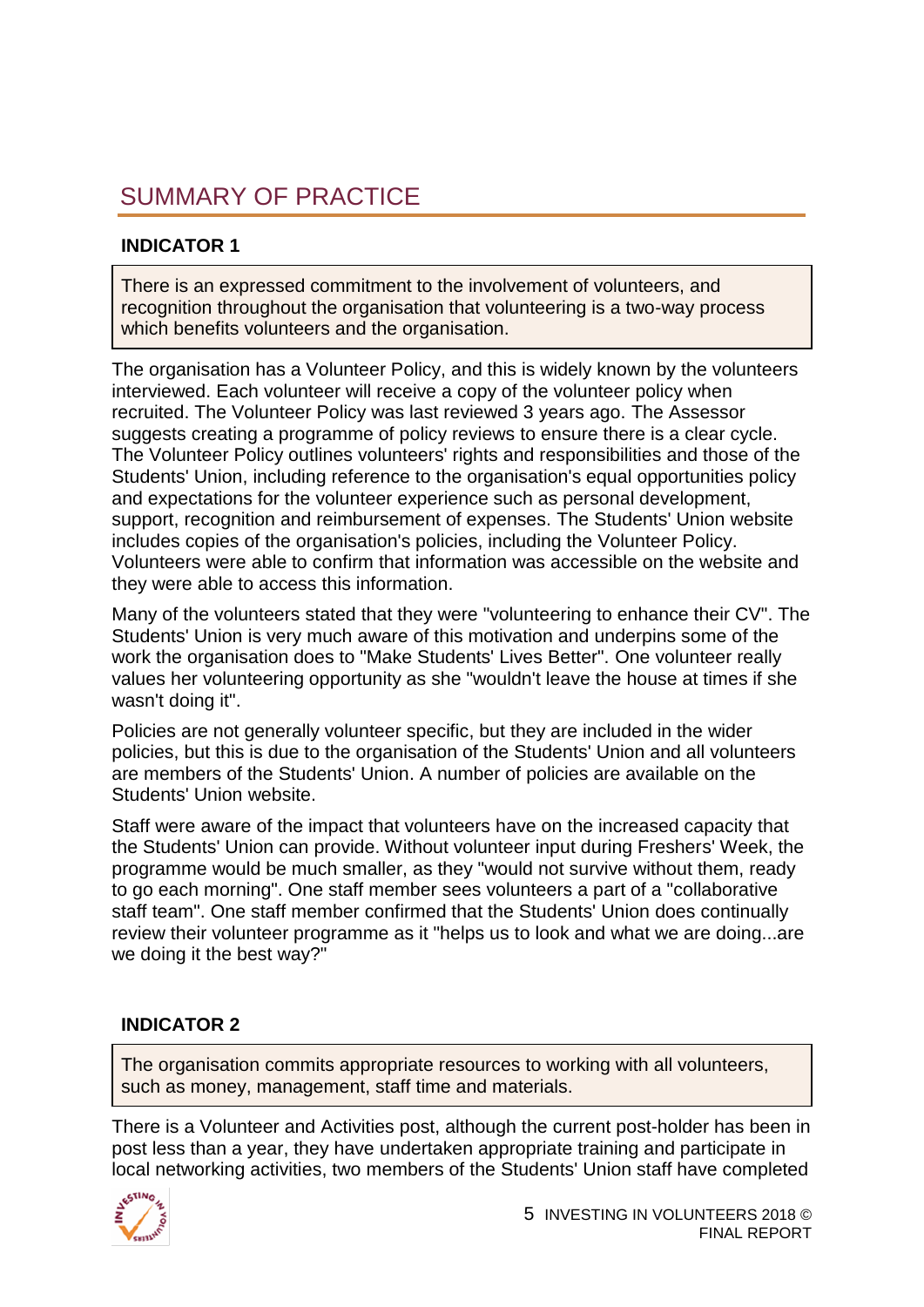ILM Level 3 course in Volunteer Management. The previous post-holder moved to another post in the organisation and is therefore still available to advise and offer informal support. The staff interviewed were able to confirm that other staff who have direct involvement with volunteers have experience of supporting volunteers as well as experience of the field in which their volunteers are working in.

A member of staff confirmed that staff job descriptions outline volunteer management responsibilities as required. Volunteers take on leadership roles as Executive Officers and as team captains providing peer support for volunteers and supporting strategic decision making.

Staff were able to confirm that time is given in staff meetings to discuss volunteer issues, especially "discussing volunteer projects that are coming up". Volunteer issues features heavily in Union meetings at all levels and all staff are invested in the issues, and the ongoing support and recruitment of volunteers. The Students' Union has a Strategic Plan, and this was viewed by the Assessor, with volunteering underpinning many of the goals within the plan.

The Students' Union invests in its volunteers by having an allocated volunteering budget. Staff were able to confirm that each year, an appropriate amount is allocated from the main budget, to support the volunteer programme.

#### **INDICATOR 3**

The organisation is open to involving volunteers who reflect the diversity of the local community and actively seeks to do this in accordance with its stated aims.

The Students' Union adheres to an E, D & I policy to ensure that volunteering opportunities are available to everyone. Suitable adjustments will be put in place to cater for the needs of the individual. Volunteering sign-up sheets seek information around accessibility needs so that suitable adjustments can be made. The student population includes a high proportion of overseas students, and there are volunteers from differing backgrounds. Staff within the Students' Union acknowledge while there is a diversity amongst volunteers in terms of LGBTQ or ethnicity there are a lack of mature and part-time students volunteering. Staff are aware of some of the barriers faced by these group of students which prevents them from volunteering with one trustee saying that the Students' Union "is looking to set up a Mature Student Society to start to tackle some of the inclusion issues". They are exploring ways of supporting these categories of individuals to volunteer.

Images on the Students' Union website, strategic plan and impact reports display the diversity of the student population at Stirling. A member of staff was able to reflect to the Assessor that although the visual images reflect a diverse range of the volunteers, it would be helpful to include more mature students and post-graduate students who are under-represented in the volunteering population. One volunteer did state that "there is room for improvement in terms of diversity". The Students' Union uses social media to communicate with potential volunteers, however given the target audience this does seem appropriate. Information about volunteering is also available on the organisation's website and noticeboards. As one volunteer confirmed, they felt that the Students' Union was a very diverse organisation and said that it was "aggressively liberal" ensuring opportunities were open to all.

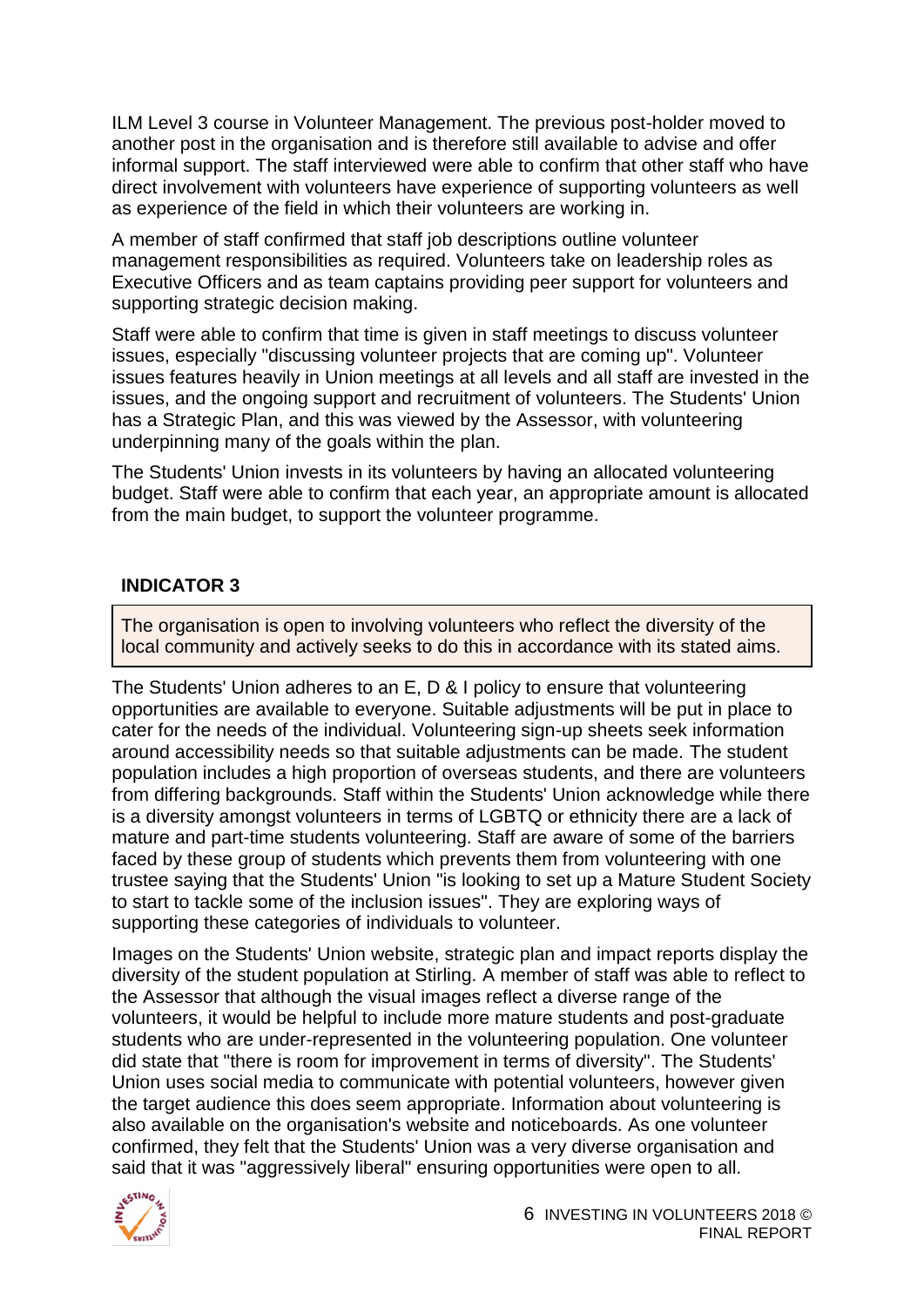Several volunteers said they had started volunteering with the Freshers Team after valuing the support of volunteers as new students themselves the previous year. Staff also support one another to promote various volunteering roles which are of high priority to their colleagues and will support and improve the running of various projects or Union activities.

Volunteer teams such as F Team and STEER Captains are monitored to ensure that they represent and include a diverse range of students.

At the assessment visit, the Assessor noted the diversity of the volunteers, however it is suggested that the diversity of all volunteers in recorded and monitored and therefore the Students' Union implement procedures to monitor the information gathered re diversity of volunteers.

#### **INDICATOR 4**

The organisation develops appropriate roles for volunteers in line with its aims and objectives, which are of value to the volunteers.

The Students' Union has a clear Strategic Plan and outlines the contribution that volunteers can make to this. STEER Team and Freshers Team have clear role descriptions and recruitment processes. These roles have necessary skills outlined in the recruitment process.

Other roles in the Environmental Project include that of helping in the Second-hand shop. Volunteers commit to roles when they can. Volunteers explained that staff are good at developing roles and tasks in line with the individual's skills and interests. Staff recognise that volunteers' availability can vary throughout the academic year depending on the commitments to course work and appreciate that the priority for students is their studying. Volunteers welcome the flexibility offered. Volunteers value the "flexible approach and we can come in and volunteer, chill or study". Another volunteer said that the Students' Union is clear that "your mental health and studies are more important. It is OK if you can't do something."

One volunteer was able to describe that her role during Freshers' Week was adapted to suit her interests, as she took on the "role of photographer in the Students' Union in the evening". This was appreciated by the volunteer.

#### **INDICATOR 5**

The organisation is committed to ensuring that, as far as possible, volunteers are protected from physical, financial and emotional harm arising from volunteering.

Appropriate risk assessments are undertaken for new volunteering opportunities as well as reviewing existing ones. Risk assessments are also undertaken for "specific events such as litter picks". A volunteer did say that they felt that risk assessments are there to cover a wide range of situations including those in the STEER Team who mentor new students. The volunteer was able to describe how the risk assessment for that role outlines how, "initially they should meet in public places".

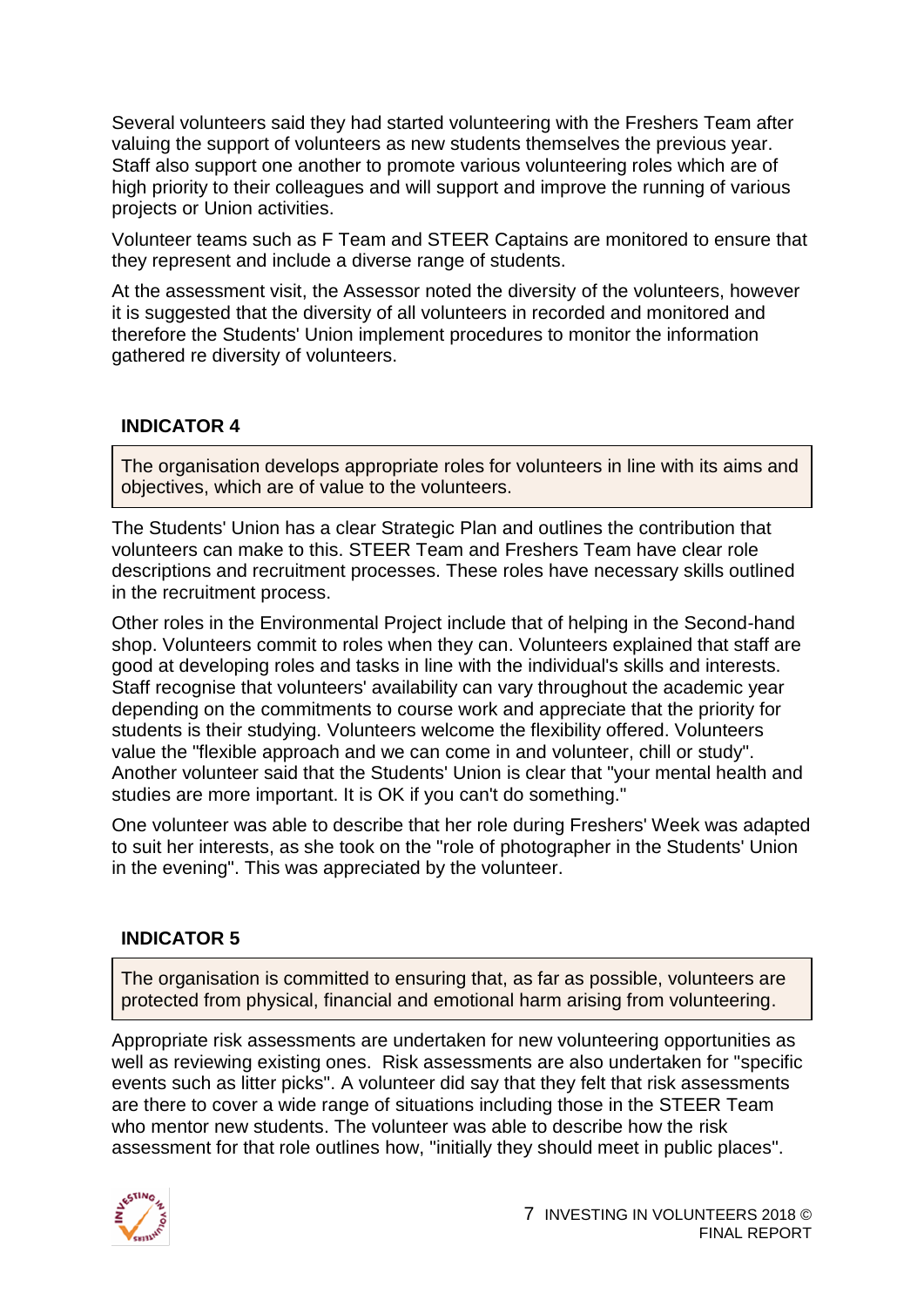A member of staff confirmed that the Students' Union has appropriate insurance cover for general volunteer duties. This information was previously available on the organisation's website although most volunteers only presumed that they were covered by insurance cover. The Assessor would suggest that information outlining details of volunteers' insurance cover is included on the organisation's website and that this is communicated to active volunteers.

Volunteers generally said that they knew they could claim for volunteer expenses, although most of them didn't incur expenses while volunteering. Several volunteers explained to the assessor, that during Freshers' Week, they are fed and watered by the Students' Union while undertaking their volunteering. Those volunteers who are eligible to claim believe it would be relatively easy to do so. One staff member was able to confirm that "not a lot of volunteers claim expenses, but it is good to have the safety net there for those that need it".

Volunteers' personal details are stored electronically on staff computers, on the shared drive rather than personal files, and are password protected. A staff member explained that any paperwork related to individual volunteers is stored in the HR office in a locked filing cabinet, with access restricted to those staff who need access. Files are deleted after three years.

#### **INDICATOR 6**

The organisation is committed to using fair, efficient and consistent recruitment procedures for all potential volunteers.

Staff were able to give an overview, in the interview, of the volunteer recruitment process. Individuals come into volunteering through two different routes, depending on the type of opportunity. There is the more traditional volunteer application form and recruitment process for most roles, however the Executive Officers are elected to the post, so there is a different process of nomination and then election. The Students' Union website is used to inform potential volunteers if there are particular dates in relation to the application process such as when applications are open for a particular role and when the closing date is.

Specific projects such as the F Team will be consulted on their availability and are given shifts which respond to this, but also ensuring that their shifts are not too long.

STEER Captains are matched based on their course of study, if at all possible, as this helps them to mentor the new student with a knowledge of the course material, staff and location of lectures/tutorials. Training times are adjusted to suit different timetabling needs.

Staff explained that the Students' Union only asks for information which is required to match the student to specific volunteering opportunities or to improve the volunteering experience.

An individual's motivation for volunteering is considered throughout the volunteering process. Sign-up sheets include the question - "what do you hope to get out of being part of... programme". This will then enable the opportunity and training to be adjusted to suit volunteers' expectations. Once a volunteer starts to volunteer, a staff member will often ask them if "there is anything they want experience of".

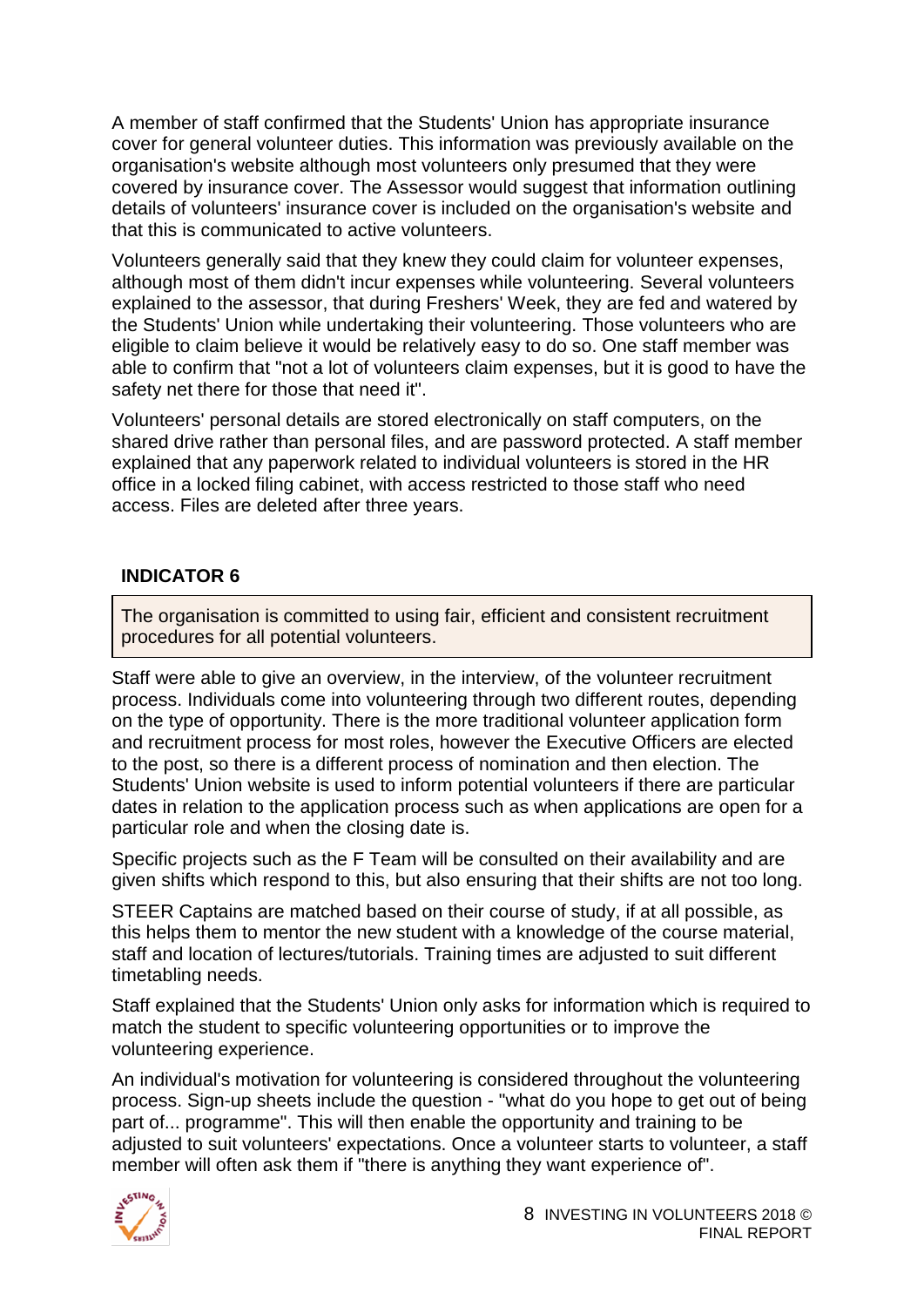If an individual was unsuccessful in their volunteer application, staff explained that they would be offered further support from the Activities and Volunteer co-ordinator, although this is rare.

A volunteer said, "it is very easy to volunteer, but if there isn't a role to suit you, the staff will find you something, even if it is outside the University".

Volunteers have several opportunities to find out about a volunteer role and the Activities and Volunteer co-ordinator confirmed that they are generally on hand to answer any questions or provide more information, however if they are not available, any member of the Students' Union staff will assist them. Volunteers confirmed that, they were provided with adequate information about the volunteer roles.

The Students' Union does follow a consistent approach regarding the use of references - at present, references are not requested, however as all volunteers are also University of Stirling Students, there is a data sharing agreement with the University on back ground information they hold on potential volunteers.

Any volunteers who would be in contact with vulnerable groups will undergo Protecting Vulnerable Groups (PVG) checks before they are placed. The Activities and Volunteer co-ordinator has attended PVG training and is aware of the types of roles which require PVG checks and will be able to provide some advice on completing the form.

The Activities and Volunteer co-ordinator confirmed that they have undergone training in relation to convictions that may be relevant to volunteering opportunities.

#### **INDICATOR 7**

Clear procedures are put into action for introducing new volunteers to their role, the organisation, its work, policies, practices and relevant personnel.

Both staff and volunteers were able to explain that volunteer training is set up, involving key staff members and includes information on staff roles and how they can support the volunteers.

Initially, volunteers will be introduced informally to other volunteers when they start to volunteer. Volunteers are encouraged to get to know their fellow volunteers through a variety of methods - socials, social media, group meetings. A volunteer confirmed that volunteering is "helping their studies, as they feel involved and part of the student community and have met a lot more people".

Several volunteers explained that they were provided with the role description and volunteer policy, through a link to the relevant section of the Students' Union website.

Volunteers are made aware of the expectations of their role and which parts of the organisation that they are directly involved with. F Team are given clear guidance as part of their training on appropriate boundaries. Boundaries are acknowledged between staff and voluntary roles, particularly within the executive team where staff and volunteer roles are clearly defined. "Staff are clear on what not to do as a volunteer", according to a volunteer. The volunteer policy gives clear guidance on what is expected of the volunteer and what they, in turn, can expect of the Students' Union.

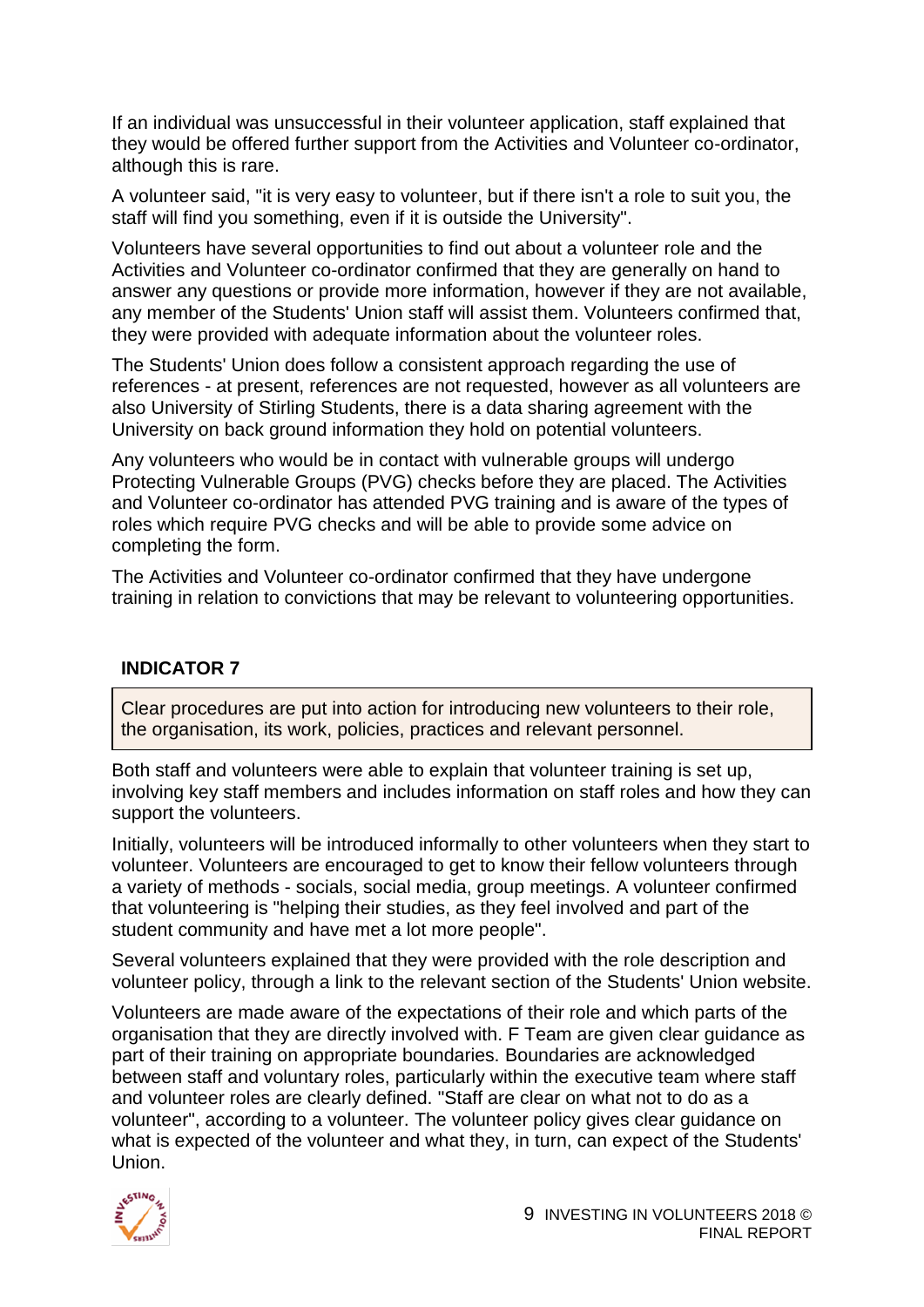Volunteers were able to explain that they would know to go to a staff member if they have an issue, and it will then get resolved, following the Organisational Complaints procedure. Due to the nature of volunteers also being members of the Students' Union, staff said that there is a Discipline Code for members, which covers behaviour that would be considered 'gross misconduct'. The assessor felt that this was a very formal procedure for volunteers and could be off putting. As a result, the assessor suggests that the language used in the Discipline Code should be reviewed to be more appropriate for volunteers. The Complaints Procedure should also include how the Union would support a volunteer should a complaint be made about them. Due to this, the Volunteer Policy will need to be reviewed to clarify how these changes apply to volunteers.

#### **INDICATOR 8**

The organisation takes account of the varying support and supervision needs of volunteers.

All volunteers knew who to contact with any queries related to their role or for other issues related to their volunteering, however if they were not available, in general, volunteers felt they "could speak to anyone in the Student Union and they would try to help". For some roles, it may be that some volunteers have a more senior coordinating role and they may be the initial point of contact for less experienced volunteers.

Volunteers are aware that they can refuse demands if they consider them unrealistic. Some volunteers stated that "I don't feel confident enough to work the till yet and there is no pressure for me to do it".

Staff explained that they often ask volunteers informally how they are doing and if everything is OK. Many staff and some specific volunteers have undertaken Mental Health First Aid Training. One volunteer was able to explain that "Google feedback forms are often used to gather feedback from us about how we found our volunteering and is there anything we could change". A suggestion would be to consider seeking feedback from volunteers on a programmed basis, and thereby receiving feedback from all volunteers, not just those undertaking specific projects.

Volunteers were able to confirm that they are kept up to date through various social media channels and emails. If volunteers are looking for more specific information updates they can "pop into the Students' Union and speak to someone there". More general information will be posted on the organisation's website.

#### **INDICATOR 9**

The whole organisation is aware of the need to give volunteers recognition.

The Volunteer and Activities Coordinator explained that the Students' Union recognises volunteers' contributions through STAR Awards (Student Achievement Record). STAR is a volunteer focussed awards ceremony run by the University's

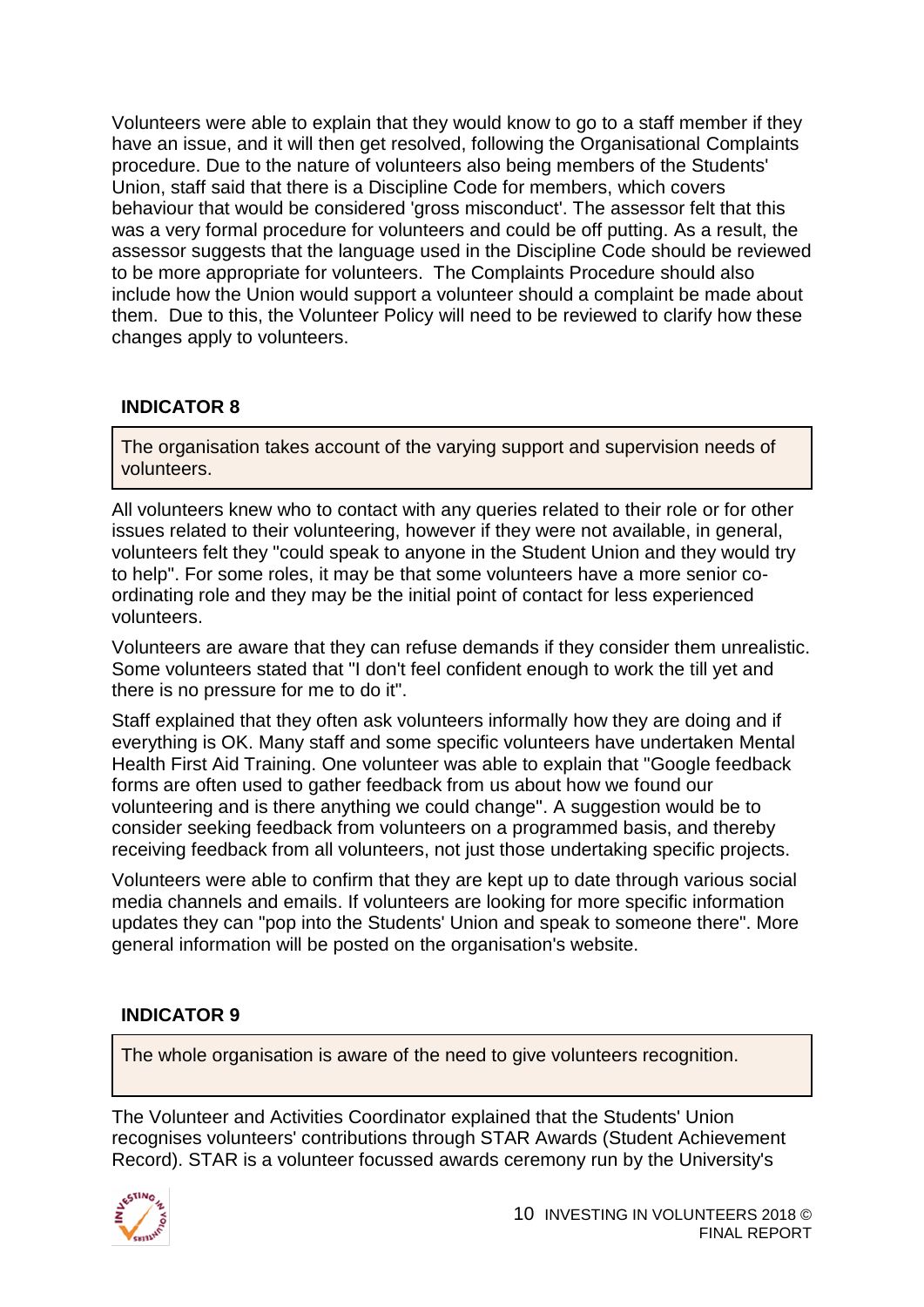Careers and Employability service. The Students' Union are involved in nominating and handing out these awards to students.

Staff also thank volunteers through many channels: verbally at the end of a session, on social media or on the Students' Union website as well as in the impact report. Volunteers were able to confirm that they feel valued in a variety of ways "free pizza at the end of Freshers' Week...nominated for an Award...email messages of thanks".

Volunteers' contribution is recognised in a variety of ways. This does depend on the role undertaken by volunteers. For example, the volunteers involved in Freshers' Week have a very intensive short-term volunteer project, which results in an end of Freshers' Week Awards Night with thanks and fun certificates. The annual Sports Union Awards Ball has a dedicated Volunteer of the Year award.

The volunteer Executive Officers (these volunteers are elected to their volunteering role each year by their student peers) are highly influential in shaping the policies and procedures of the Union as many of these decisions are passed at Communities Zone (C Zec) meetings. This was confirmed by a volunteer who said that "C Zec meetings are good at giving everyone a chance to have a say".

F Team volunteers explained that they were a general volunteer initially, but if they decided to volunteer again the following year, there is the opportunity to apply for a Team Captain role. This gave volunteers the opportunity to develop their skills and experience.

All students who volunteer can have transcripts added to their degree providing evidence of extra-curricular activities including their contribution through volunteering. Many students stated that they "were volunteering to enhance their CV....and help them stand out from the crowd". Volunteers are also aware that they are able to request a reference from the Students' Union.

A staff member explained that volunteers do not complete an exit form, however informal feedback is gathered from volunteers who wish to give it on an informal basis. Volunteer Executive Officers have a formal ending to their volunteer role and they will hand over to the new officer by passing on information and sharing their learning. Due to the nature of student life, and with exams there is a natural drop-off from volunteering, however a suggestion from the Assessor is to create an e-survey for volunteers to complete when they stop volunteering.

### <span id="page-11-0"></span>[SUGGESTIONS FOR DEVELOPMENT](#page-1-0)

Summary of suggestions for development

1.4 The Volunteer Policy was last reviewed 3 years ago. The Assessor suggests creating a programme of policy reviews to ensure there is a clear cycle.

3.5 It is suggested that the diversity of all volunteers in recorded and monitored and therefore the Students' Union implement procedures to monitor the information gathered re diversity of volunteers.

5.2 The Assessor would suggest that information outlining details of volunteers'

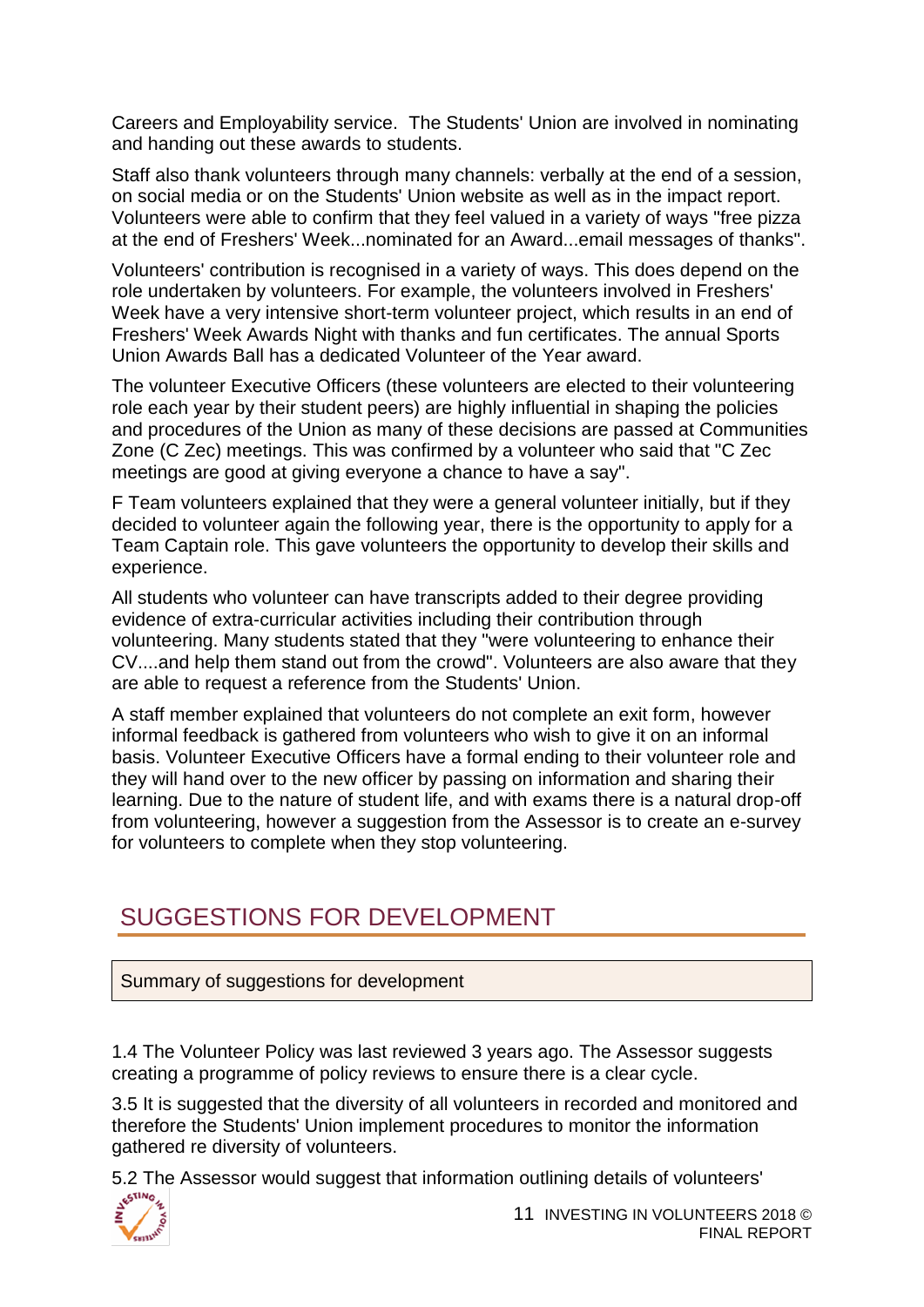insurance cover is included on the organisation's website and that this is communicated to active volunteers.

7.4 The assessor suggests that the language used in the Discipline Code should be reviewed to be more appropriate for volunteers. The Complaints Procedure should also include how the Union would support a volunteer should a complaint be made about them. Due to this, the Volunteer Policy will need to be reviewed to clarify how these changes apply to volunteers.

8.4 A suggestion would be to consider seeking feedback from volunteers on a programmed basis, and thereby receiving feedback from all volunteers, not just those undertaking specific projects.

9.5 A suggestion from the Assessor is to create an e-survey for volunteers to complete when they stop volunteering.